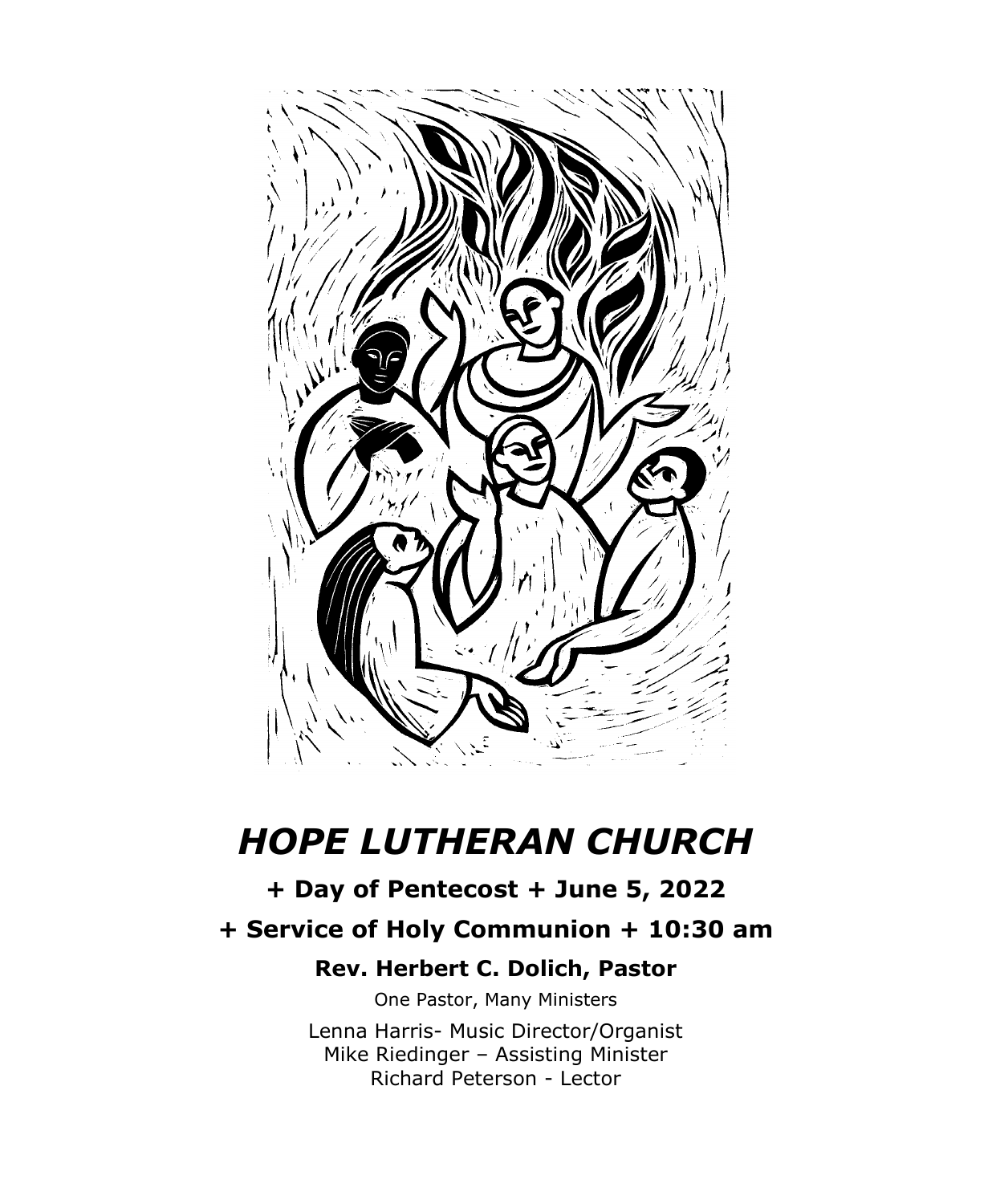## **Introduction**

On Pentecost, we celebrate that we have been given an Advocate to accompany us. Poured out in wind and fire, water, wine, and bread, the Holy Spirit abides in and among us. We give thanks that God speaks to each of us, no matter our origins, language, or life path. Filled with the Spirit of truth, we go out from worship to proclaim the saving power of Christ's love and the freedom of God's grace with all the world.

## *+ GATHERING +*

| Welcome & Announcements (see the last page for additional announcements) |  |
|--------------------------------------------------------------------------|--|
|                                                                          |  |

**Prelude** "Holy Spirit, Truth Divine" L. Gottschalk / S. Ellson

Please Stand

**Gathering Hymn "**Gracious Spirit, Heed Our Pleading" ELW 401

## **Greeting**

- P For surely I know the plans I have for you, says the Lord, plans for your welfare and not for harm, to give you a future with hope. (Jeremiah 29:11)
- P The grace of our Lord Jesus Christ, the love of God, and the communion of the Holy Spirit be with you all.
- **C And also with you.**
- P In the beginning was the Word,
- **C and the Word was with God, and the Word was God.**
- P In the Word was life,
- **C and the life was the light of all people.**
- P The Word became flesh and lived among us,
- **C and we have seen His glory, full of grace and truth.**

#### **Kyrie – page 203**

**Canticle – page 204** (Glory be to God in heaven…)

#### **Prayer of the Day**

- P The Lord be with you.
- **C And also with you.**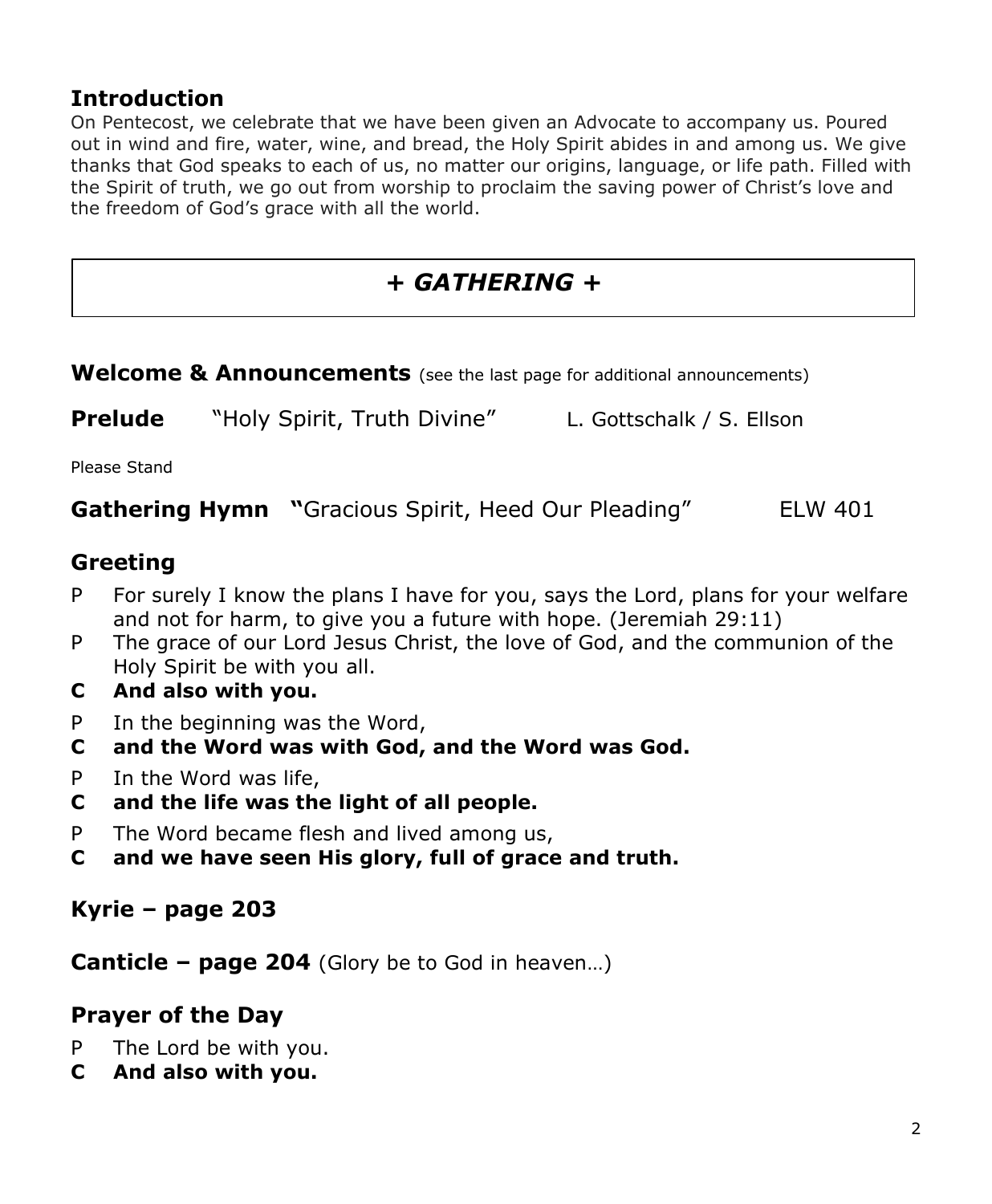- P God our creator, the resurrection of Your Son offers life to all the peoples of earth. By Your Holy Spirit, kindle in us the fire of Your love, empowering our lives for service and our tongues for praise, through Jesus Christ, our Savior and Lord, who lives and reigns with You and the Holy Spirit, one God, now and forever.
- **C Amen.**

Please be seated

## *+ WORD +*

## **First Reading – Acts 2:1-21**

*Before Jesus ascended into heaven, he told his disciples they would be filled with the Holy Spirit. Now, amid signs of fire, wind, and a variety of languages, the people were amazed and astonished at Jesus' promise coming true.*

#### L **The first reading is from the 2nd Chapter of Acts**

<sup>1</sup>When the day of Pentecost had come, [the apostles] were all together in one place. <sup>2</sup>And suddenly from heaven there came a sound like the rush of a violent wind, and it filled the entire house where they were sitting.  $3$ Divided tongues, as of fire, appeared among them, and a tongue rested on each of them.  $4$ All of them were filled with the Holy Spirit and began to speak in other languages, as the Spirit gave them ability.

<sup>5</sup>Now there were devout Jews from every nation under heaven living in Jerusalem. <sup>6</sup>And at this sound the crowd gathered and was bewildered, because each one heard them speaking in the native language of each.  $7A$ mazed and astonished, they asked, "Are not all these who are speaking Galileans? <sup>8</sup>And how is it that we hear, each of us, in our own native language? <sup>9</sup>Parthians, Medes, Elamites, and residents of Mesopotamia, Judea and Cappadocia, Pontus and Asia, <sup>10</sup>Phrygia and Pamphylia, Egypt and the parts of Libya belonging to Cyrene, and visitors from Rome, both Jews and proselytes,  $11$ Cretans and Arabs—in our own languages we hear them speaking about God's deeds of power." <sup>12</sup>All were amazed and perplexed, saying to one another, "What does this mean?"  $^{13}$ But others sneered and said, "They are filled with new wine."

 $14$ But Peter, standing with the eleven, raised his voice and addressed them, "Men of Judea and all who live in Jerusalem, let this be known to you, and listen to what I say.  $15$ Indeed, these are not drunk, as you suppose, for it is only nine o'clock in the morning.  $16$ No, this is what was spoken through the prophet Joel:

 $17$ 'In the last days it will be, God declares,

that I will pour out my Spirit upon all flesh,

and your sons and your daughters shall prophesy, and your young men shall see visions,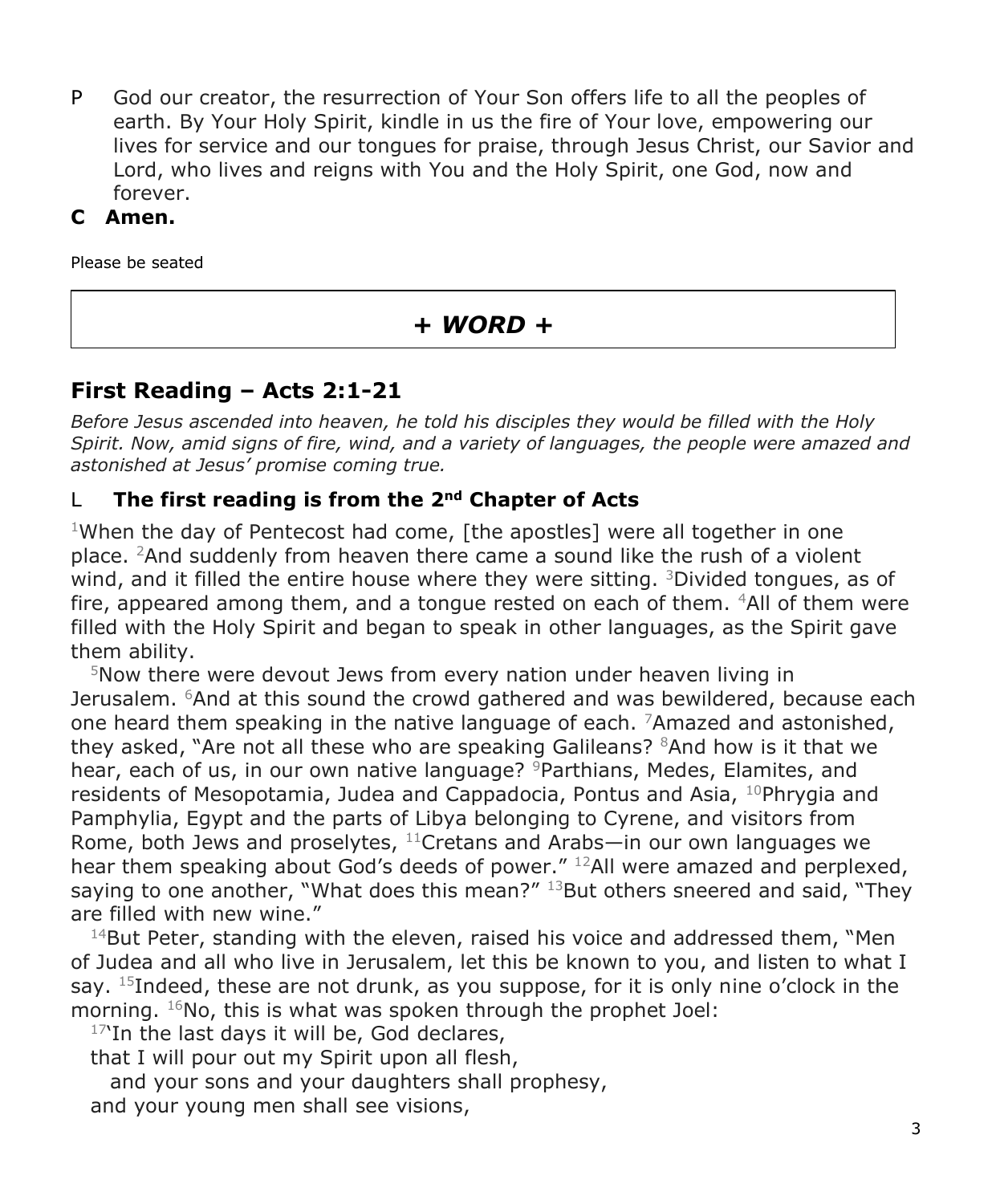and your old men shall dream dreams.

 $18$ Even upon my slaves, both men and women,

in those days I will pour out my Spirit; and they shall prophesy.

 $19$ And I will show portents in the heaven above and signs on the earth below,

blood, and fire, and smoky mist.

<sup>20</sup>The sun shall be turned to darkness and the moon to blood,

before the coming of the Lord's great and glorious day.

 $21$ Then everyone who calls on the name of the Lord shall be saved.'"

L The Word of the Lord.

#### **C Thanks be to God.**

#### **Psalm – 104:24-34, 35b** (Read responsively by full verse)

24How manifold are your works, O LORD! In wisdom you have made them all; the earth is full of your creatures. <sup>25</sup>**Yonder is the sea, great and wide, with its swarms too many to number, living things both small and great.** 26There go the ships to and fro, and Leviathan, which you made for the sport of it. <sup>27</sup>**All of them look to you to give them their food in due season.**  $28$ You give it to them; they gather it; you open your hand, and they are filled with good things. <sup>29</sup>**When you hide your face, they are terrified; when you take away their breath, they die and return to their dust.** <sup>30</sup>You send forth your Spirit, and they are created; and so you renew the face of the earth. <sup>31</sup>**May the glory of the LORD endure forever; O LORD, rejoice in all your works.** <sup>32</sup>You look at the earth and it trembles: you touch the mountains and they smoke. <sup>33</sup>**I will sing to the LORD as long as I live; I will praise my God while I have my being.** 34May these words of mine please God. I will rejoice in the LORD. 35b**Bless the LORD, O my soul. Hallelujah!**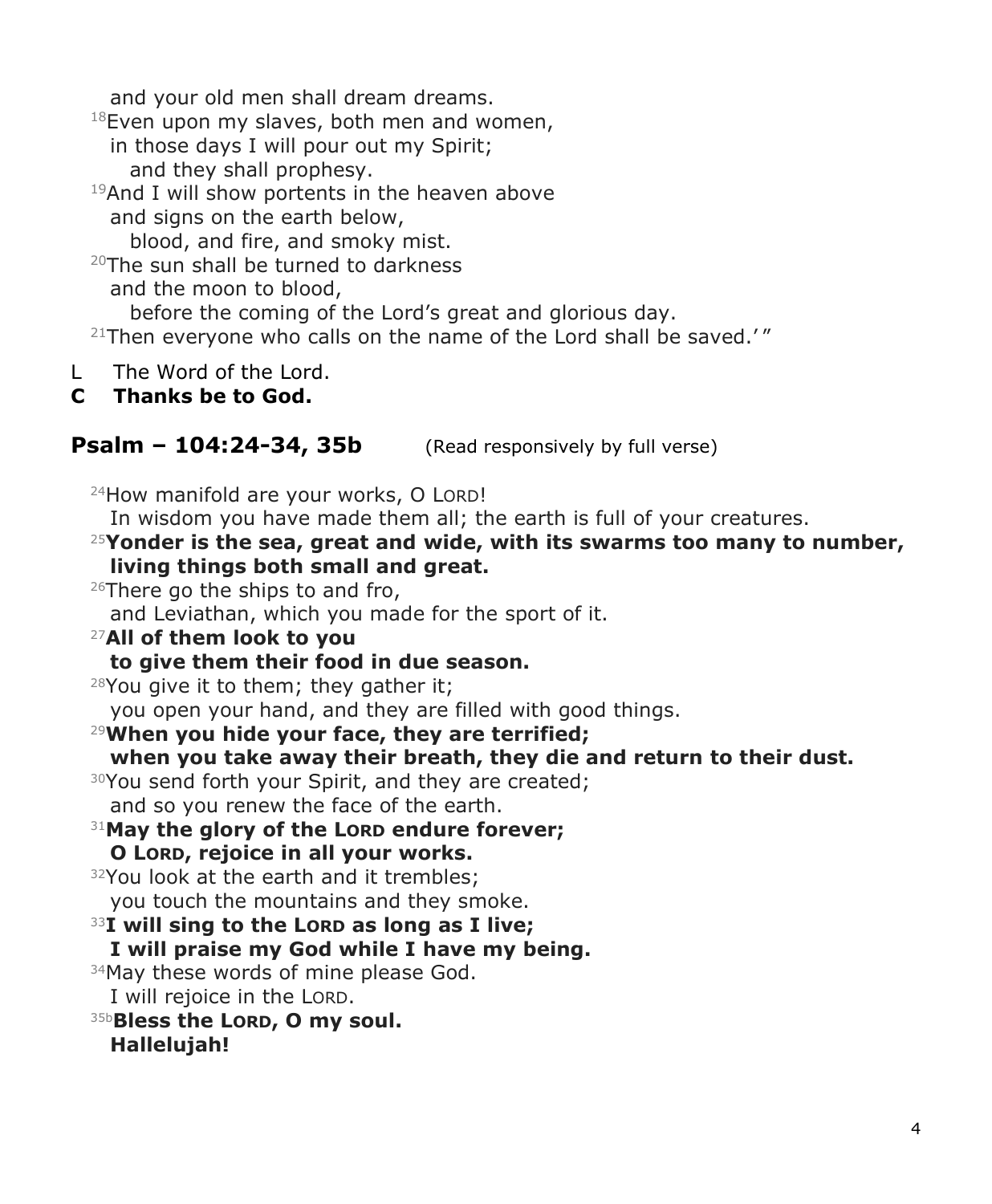## **Second Reading – Romans 8:14-17**

*Here Paul speaks about the mystery of baptism: through the Holy Spirit we are claimed, gathered, and welcomed into Christ's body, the church. And we receive a new name in our adoption: child of God.*

#### L **The second reading is from Romans the 8th Chapter**

<sup>14</sup>For all who are led by the Spirit of God are children of God.  $15$ For you did not receive a spirit of slavery to fall back into fear, but you have received a spirit of adoption. When we cry, "Abba! Father!"  $^{16}$ it is that very Spirit bearing witness with our spirit that we are children of God,  $17$ and if children, then heirs, heirs of God and joint heirs with Christ—if, in fact, we suffer with him so that we may also be glorified with him.

- L The Word of the Lord.
- **C Thanks be to God.**

Please stand

**Gospel Acclamation – page 205** (Alleluia! Lord and Savior…)

## **Holy Gospel – John 14:8-17 [25-27]**

*Though the disciples struggle with Jesus' nature and identity, they receive the promise that they too will be identified with God and God's mission. Though he must leave them now, Jesus promises the coming of the Advocate whom God will send to comfort and enlighten them.*

P The Holy Gospel according to John the 14<sup>th</sup> Chapter

#### **C Glory to You, O Lord**.

 $8$ Philip said to [Jesus,] "Lord, show us the Father, and we will be satisfied."  $9$ lesus said to him, "Have I been with you all this time, Philip, and you still do not know me? Whoever has seen me has seen the Father. How can you say, 'Show us the Father'?  $10D_0$  you not believe that I am in the Father and the Father is in me? The words that I say to you I do not speak on my own; but the Father who dwells in me does his works.  $^{11}$ Believe me that I am in the Father and the Father is in me; but if you do not, then believe me because of the works themselves.  $12$ Very truly, I tell you, the one who believes in me will also do the works that I do and, in fact, will do greater works than these, because I am going to the Father.  $^{13}$ I will do whatever you ask in my name, so that the Father may be glorified in the Son.  $14$ If in my name you ask me for anything, I will do it.

 $15$ "If you love me, you will keep my commandments.  $16$ And I will ask the Father, and he will give you another Advocate, to be with you forever.  $^{17}$ This is the Spirit of truth, whom the world cannot receive, because it neither sees him nor knows him. You know him, because he abides with you, and he will be in you. [

 $25$ "I have said these things to you while I am still with you.  $26$ But the Advocate, the Holy Spirit, whom the Father will send in my name, will teach you everything, and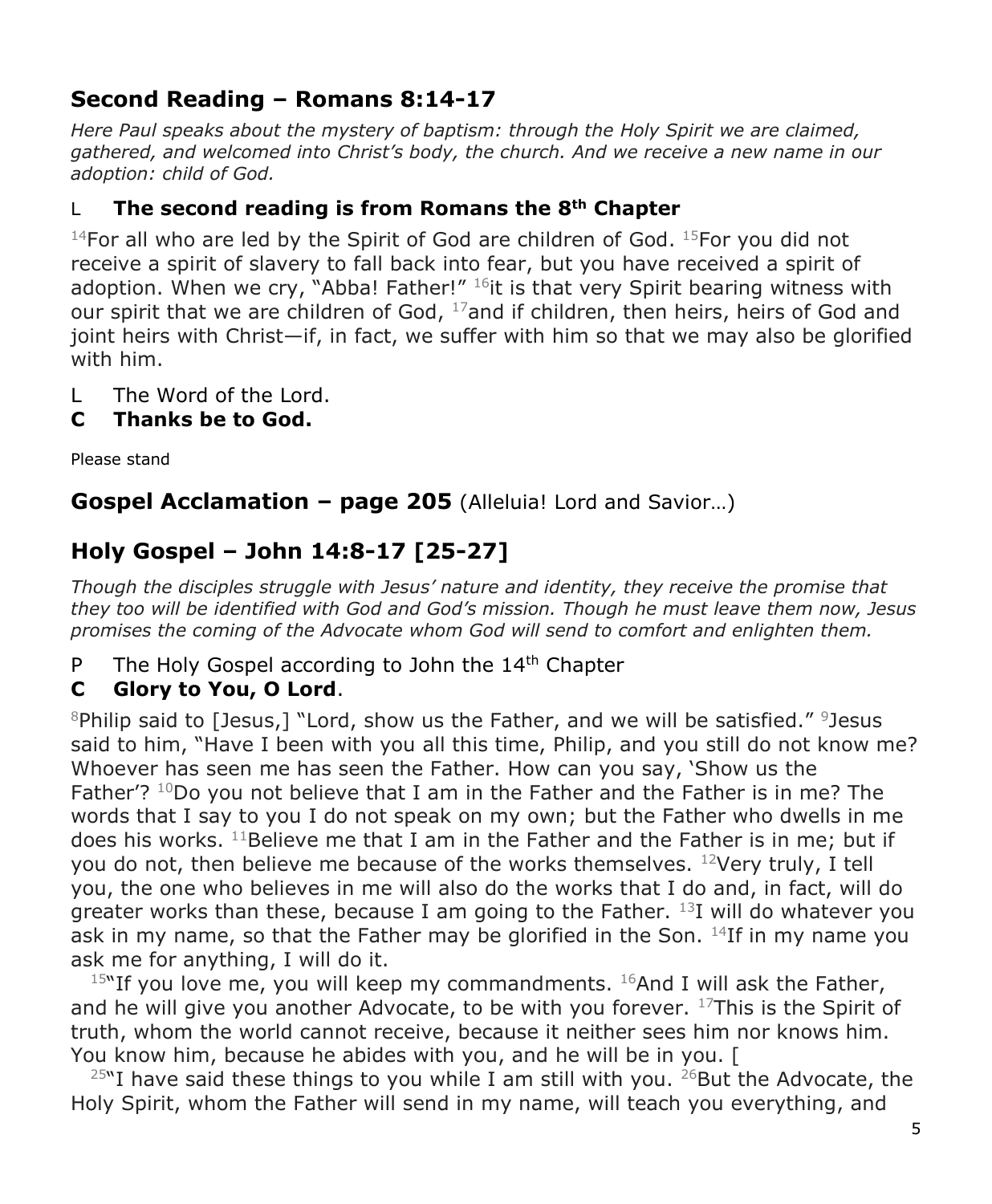remind you of all that I have said to you. <sup>27</sup> Peace I leave with you; my peace I give to you. I do not give to you as the world gives. Do not let your hearts be troubled, and do not let them be afraid."]

P This is the Gospel of our Lord.

## **C Praise to You, O Christ.**

Please be seated

## **Sermon**

**Time for Reflection**

Please stand

**Hymn of the Day** "O Holy Spirit, Root of Life" ELW 399

## **Apostles Creed – Confession and Forgiveness**

- P In Christ, you have heard the word of truth, the gospel of your salvation.
- **C We believe in Him and are marked with the seal of the promised Holy Spirit.**
- P Living together in trust and hope, we confess our faith.
- **C I believe in God, the Father almighty, creator of heaven and earth.**

 **I believe in Jesus Christ, His only Son, our Lord.** 

**He was conceived by the power of the Holy Spirit and born of the virgin Mary.** 

 **He suffered under Pontius Pilate, was crucified, died, and was buried. He descended into hell. On the third day He rose again.** 

 **He ascended into heaven and is seated at the right hand of the Father. He will come again to judge the living and the dead.**

 **I believe in the Holy Spirit, the holy catholic Church, the communion of saints, the forgiveness of sins, the resurrection of the body, and the life everlasting. Amen**

- P Build yourselves up on your most holy faith;
- **C Pray in the Holy Spirit.**
- P Keep yourselves in the love of God;
- **C look forward to the mercy of our Lord Jesus Christ.**
- P If anyone is in Christ, there is a new creation:
- **C Everything old has passed away; behold, everything has become new!**
- P God has given us the ministry of reconciliation. Therefore, let us be reconciled to God and to one another.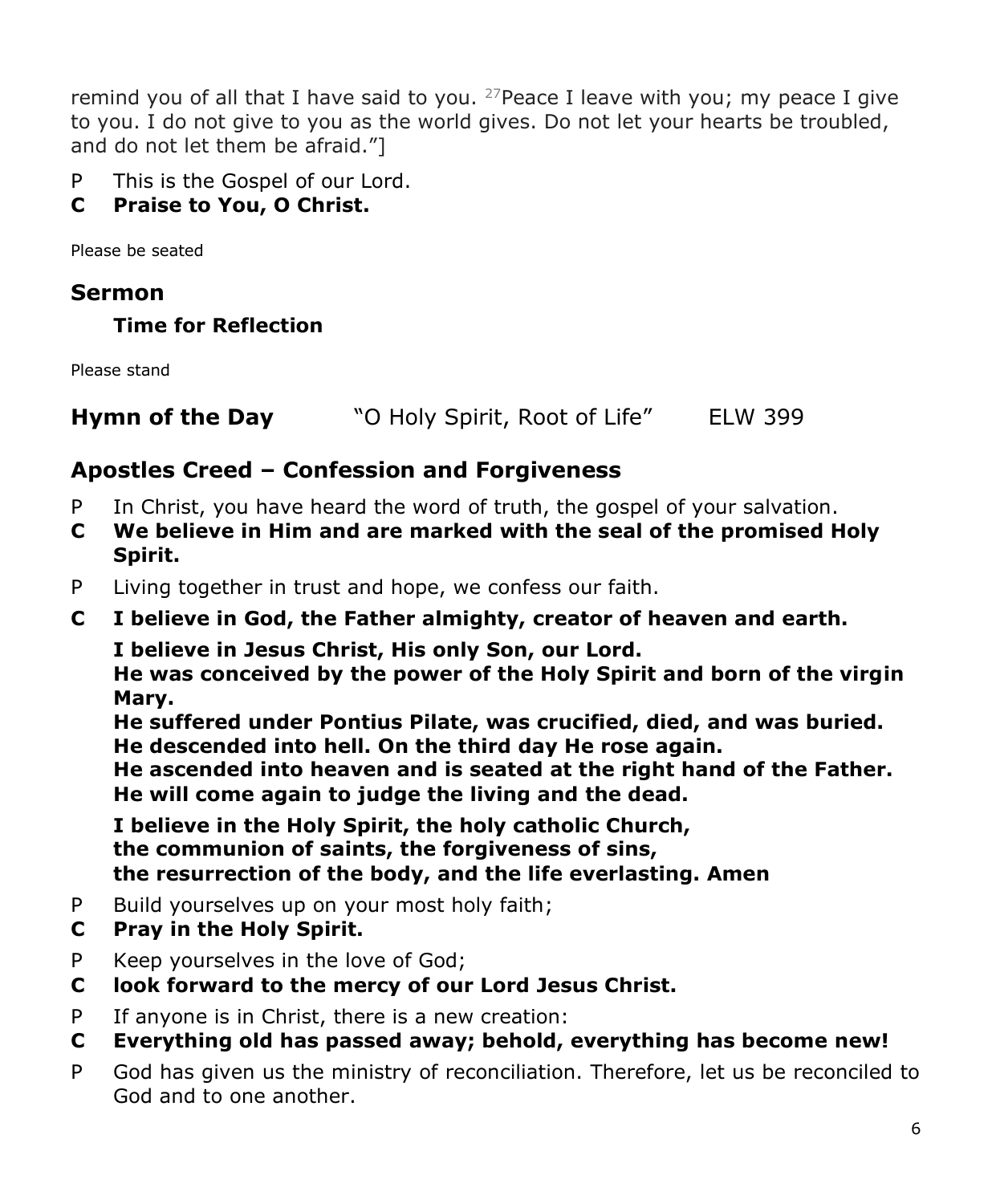Gracious God,

- **C have mercy on us. In Your compassion forgive us our sins, known and unknown, things done and left undone. Uphold us by Your Spirit so that we may live and serve You in newness of life, to the honor and glory of Your holy name through Jesus Christ our Lord. Amen**
- P Almighty God have mercy on you, forgive you all your sins through our Lord Jesus Christ, strengthen you in all goodness, and by the power of the Holy Spirit keep you in eternal life.
- **C Amen.**

## **Prayers of Intercession**

A Set free from captivity to sin and death, we pray to the God of resurrection for the church, people in need, and all of creation.

## *A brief silence.*

- A Holy Living One, Holy Moving One, burst open our locked doors, and by Your Spirit drive us out into the world proclaiming Your mighty deeds. Direct our words and actions, trusting the Advocate abiding in and among us. God, in Your mercy,
- **C hear our prayer.**
- A Feed and care for creatures that remain hidden to us yet contribute to the vibrancy of Your creation. Train us to interact with creation from a place of wonder, awe, and reverence. God, in Your mercy,

## **C hear our prayer.**

A Send Your Spirit to places where language is a barrier to justice and mercy for those who seek it. Bless the work of translators, interpreters, and teachers. Promote understanding for the sake of those longing for true freedom and peace. God, in Your mercy,

## **C hear our prayer.**

A Comfort all who live in constant fear and any who are suffering, *especially those we name before You now*. Remind them that Your Spirit has made them Your children and that they are never far from Your glory. God, in Your mercy,

## **C hear our prayer.**

A Guide all bishops, pastors, missionaries, and other ministers of the gospel (*as you did for Boniface, whom we commemorate today*). Foster our relationships with partner synods and local ministry partners (*especially*), that our visions and actions are Spirit-led. God, in Your mercy,

## **C hear our prayer.**

*Here other intercessions may be offered.*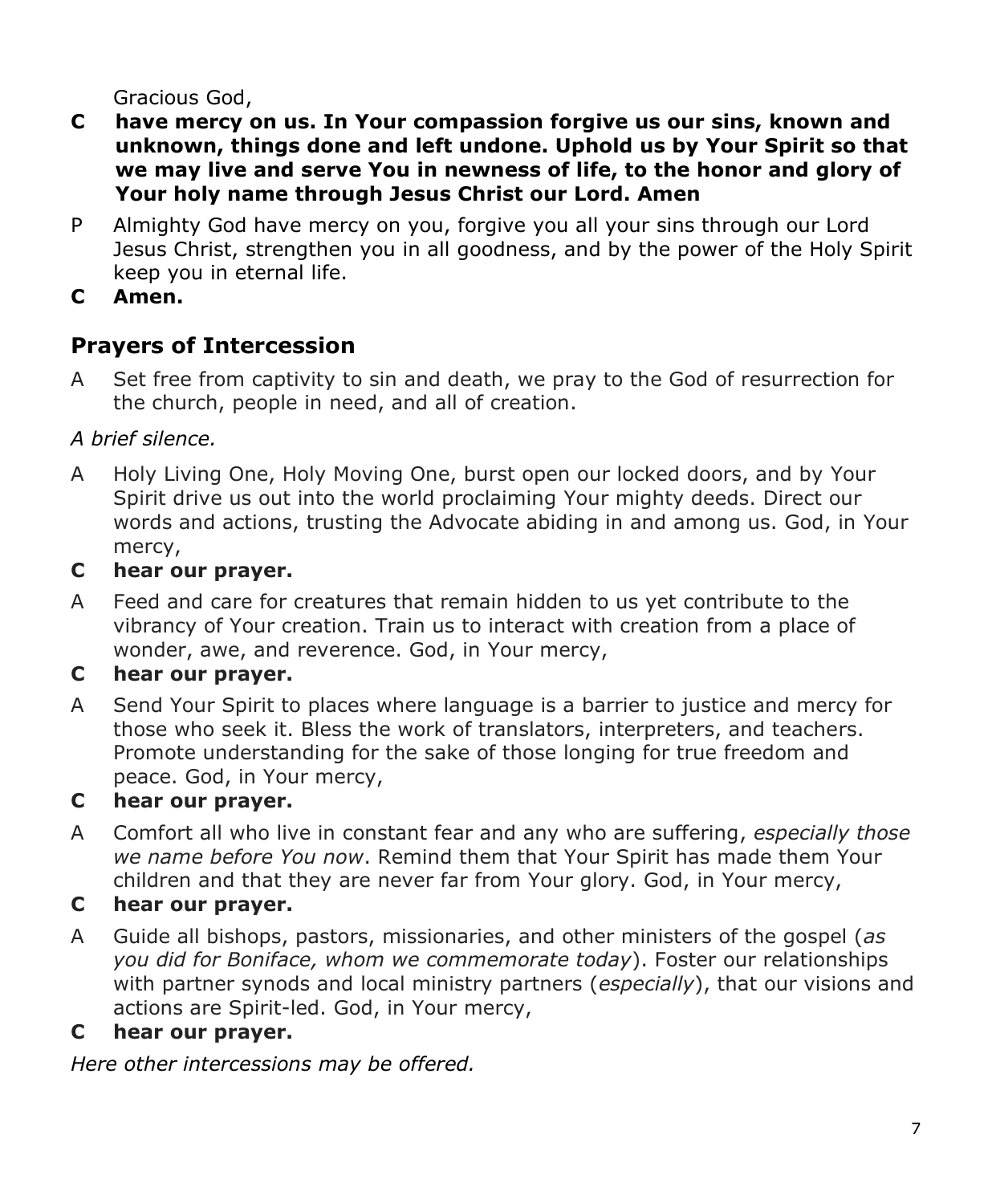- A Gather Your people across regions, nations, and lands. Root our common life in the life, death, and resurrection of Christ, and by Your Spirit bind us together with all the saints who have gone before us. God, in Your mercy,
- **C hear our prayer.**
- P In Your mercy, O God, respond to these prayers, and renew us by Your lifegiving Spirit; through Jesus Christ, our Savior.
- **C Amen.**

#### **Peace**

P Sisters and brothers, rejoice. Mend your ways, encourage one another, agree with one another, live in peace.

The peace of the Lord be with you always.

**C And also with you.**

#### **Please share our Lord's Peace with one another**

Please be seated

## **Responding to God's Faithfulness with Giving**

| <b>Offertory</b>    | "Spirit of God, Descend Upon My Heart" |                                  | arr. by C. Berry |
|---------------------|----------------------------------------|----------------------------------|------------------|
| <b>Choir Anthem</b> | "God Breathe"                          | B. Stratton / V. Tucker Courtney |                  |

Please stand

## **Offering Prayer**

- A Let us pray.
- A Holy God, gracious and merciful, You bring forth food from the earth and nourish Your whole creation. Turn our hearts toward those who hunger in any way, that all may know Your care; and prepare us now to feast on the bread of life, Jesus Christ, our Savior and Lord.
- **C Amen.**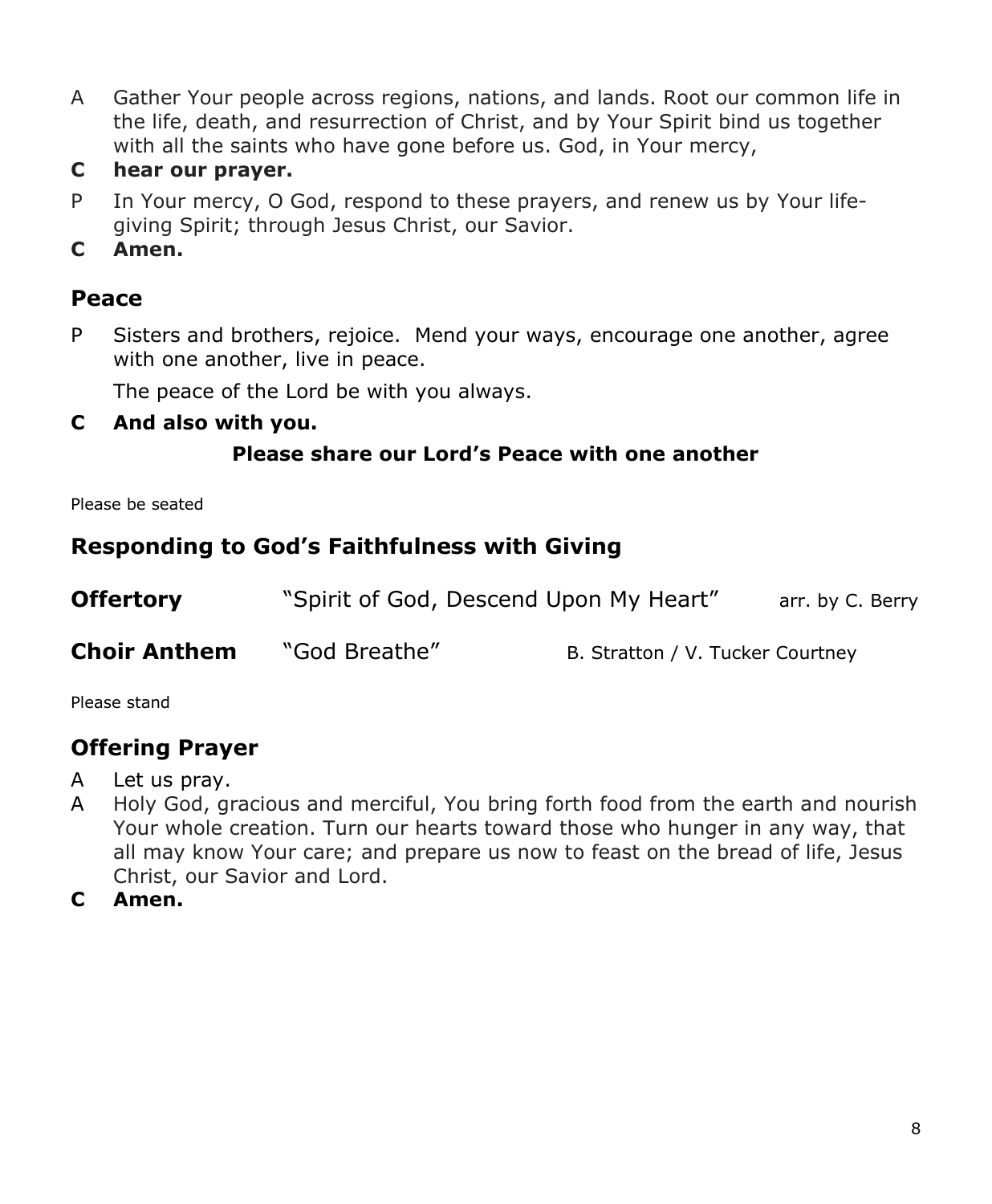## *+ MEAL +*

## **Great Thanksgiving**

- P The Lord be with you.
- **C And also with you.**
- P Lift up your hearts.
- **C We lift them to the Lord.**
- P Let us give thanks to the Lord our God.
- **C It is right to give our thanks and praise.**

#### **Preface – page 207**

P It is indeed right, … we praise Your name and join their unending hymn:

## **Thanksgiving at the table**

In the night in which He was betrayed, our Lord Jesus took bread, and gave thanks; broke it, and gave it to His disciples, saying:

Take and eat; this is my body, given for you.

Do this for the remembrance of me.

Again, after supper, He took the cup, gave thanks, and gave it for all to drink, saying:

This cup is the new covenant in my blood,

shed for you and for all people for the forgiveness of sin.

Do this for the remembrance of me.

For as often as we eat of this bread and drink from this cup, We proclaim the Lord's death until He comes.



To You, O God, Father, Son, and Holy Spirit, be all honor and glory in Your holy church, now and forever.

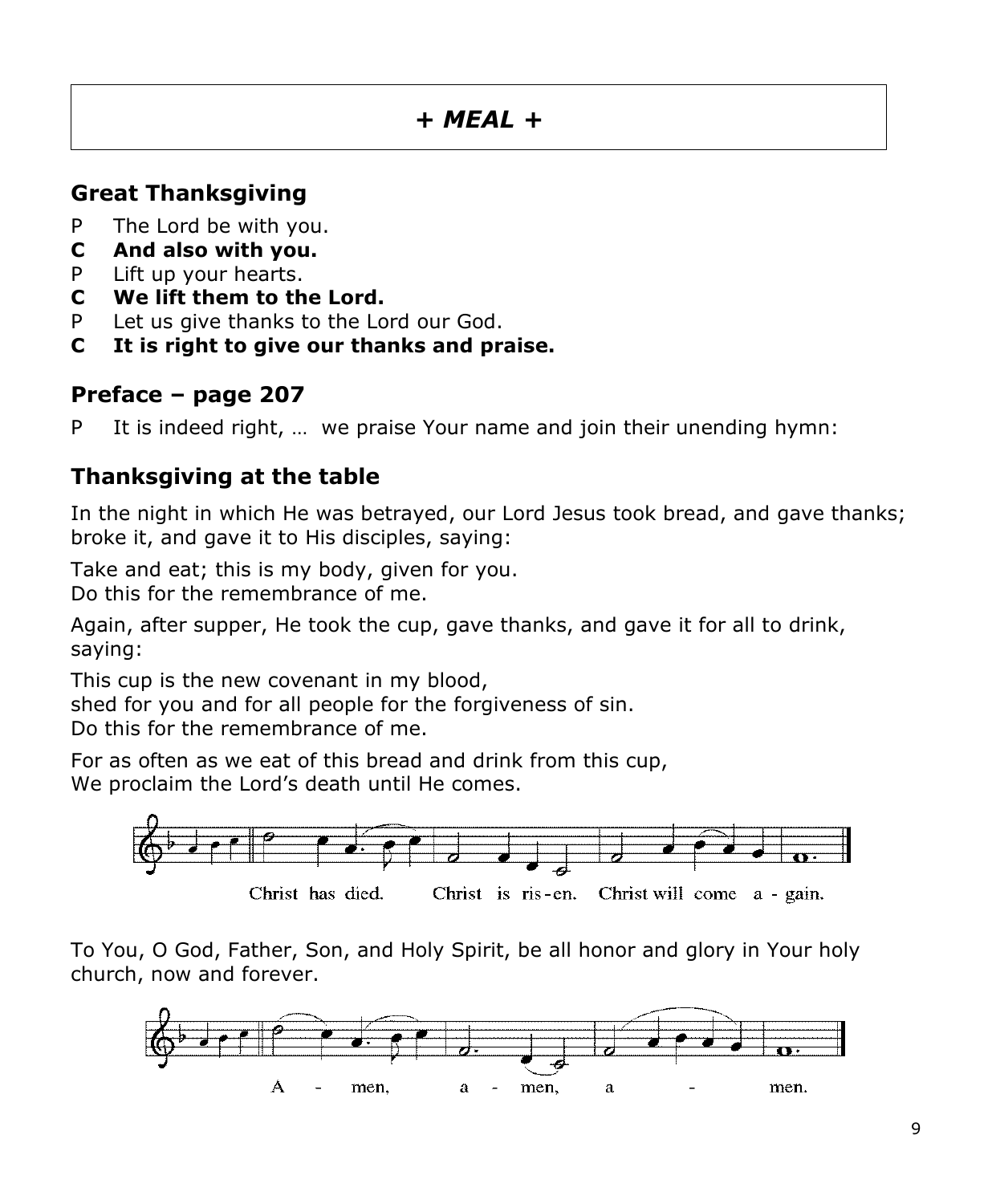## **Lord's Prayer –** Page 208

- P Lord, remember us in Your kingdom and teach us to pray:
- **C Our Father, who art in Heaven……**
- **C Amen.**

## **Invitation to Communion**

P Come to the table. Feast on God's abundant life for you.

Please be seated

**Communion** (Communion up the aisle)

- P The body of Christ, given for you.
- P The blood of Christ, shed for you.

Please Stand

#### **Communion Canticle** "I Exalt Thee"

Verse 1 – I Exalt Thee (sing 3x) Verse 2 – We Exalt Thee (sing 3x) Verse 3 – Hallelujah (sing 3x) End with – Oh, My Lord End with – Oh, My Lord End with – Oh, My Lord

## **Prayer after Communion**

- A We give You thanks, almighty God, that You have refreshed us through the healing power of this gift of life. In Your mercy, strengthen us through this gift, in faith toward You and in fervent love toward one another; for the sake of Jesus Christ our Lord.
- **C Amen.**

## *+ SENDING +*

#### **Blessing**

P Neither death, nor life, nor angels, nor rulers, nor things present, nor things to come, nor powers, nor height, nor depth, nor anything else in all creation, will be able to separate us from the love of God in Christ Jesus.

 God, the creator strengthen you; Jesus the beloved fill you; and the Holy Spirit the comforter  $+$  keep you in peace.

**C Amen.**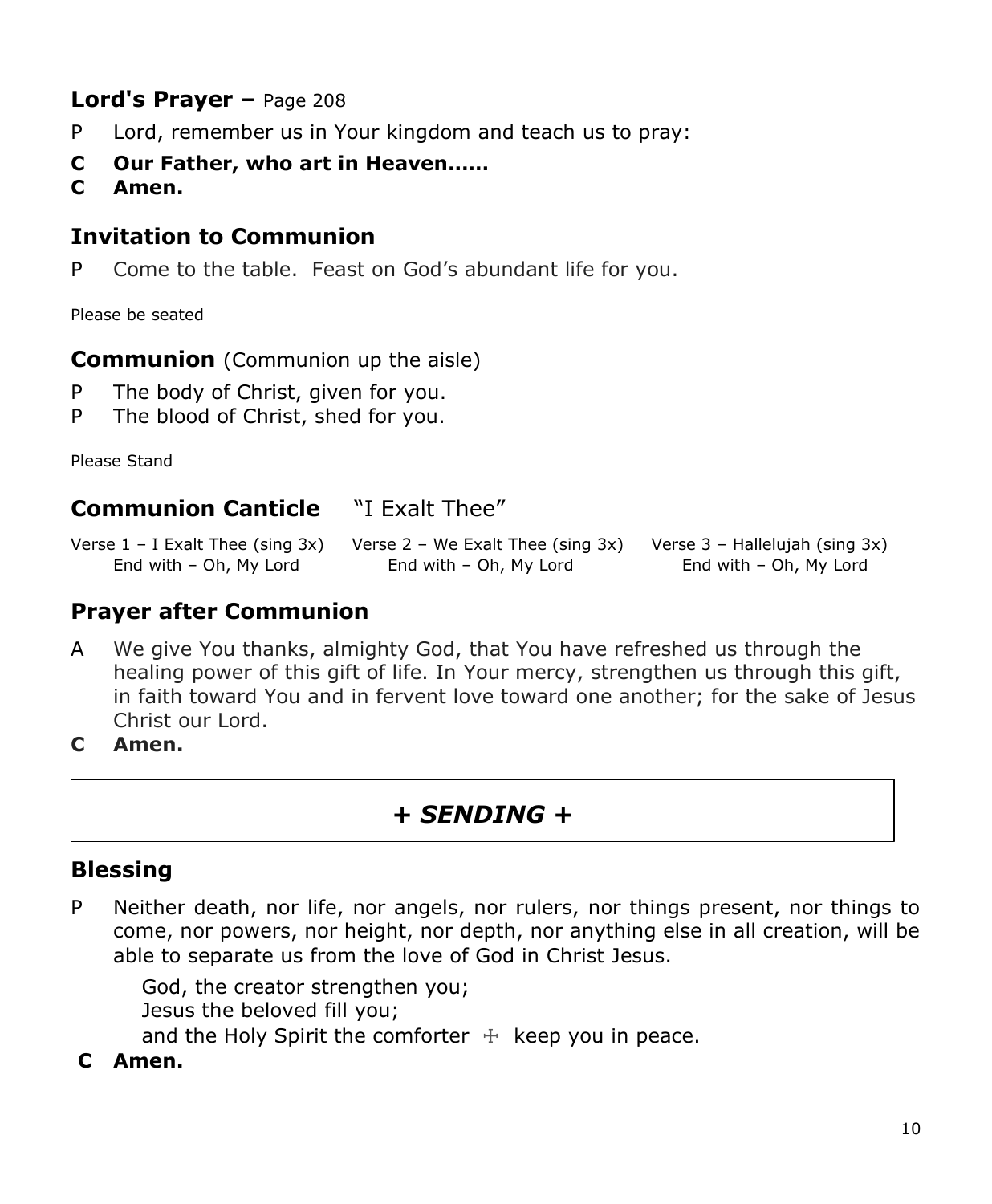#### **Extinguishing of candles**

## **Dismissal**

- A Go in peace. Serve the Lord.
- **C Thanks be to God.**

#### **Postlude** "Jesus Shall Reign" arr. by S. Pethel

From Sundays and Seasons.com. Copyright 2021 Augsburg Fortress. All rights reserved. Reprinted by permission under Augsburg Fortress Liturgies Annual License #24416. New Revised Standard Version Bible, copyright 1989, Division of Christian Education of the National Council of the Churches of Christ in the United States of America. Used by permission. All rights reserved. OneLicense.net License #A-709294

**Welcome to All Visitors** who worship with us this morning. Jesus came to make God's love known to our world. May your worship with us make God's love known in your heart and in your life this day and always. We invite you to sign our Guest Register and introduce yourselves to the pastor after worship.

**Flowers and Bulletins** are given to the Glory of God.

#### **~Please keep the following people in your daily prayers~**

Rosie Lichner, Rhonda (Millheim) Fries, Dani Doll (father-in-law to Audra Doll), Bernadette Roeder (Anna Herb's sister), Cindy Rissmiller (friend of congregation), Gretchen Corcoran (Kama Mengel's sister), Tyrone Klump (Tracy Riedinger's father) and Jack Weasner.

**Please, take a few minutes to read through the prayer list and let Diane in the office know if any names should be added or removed.**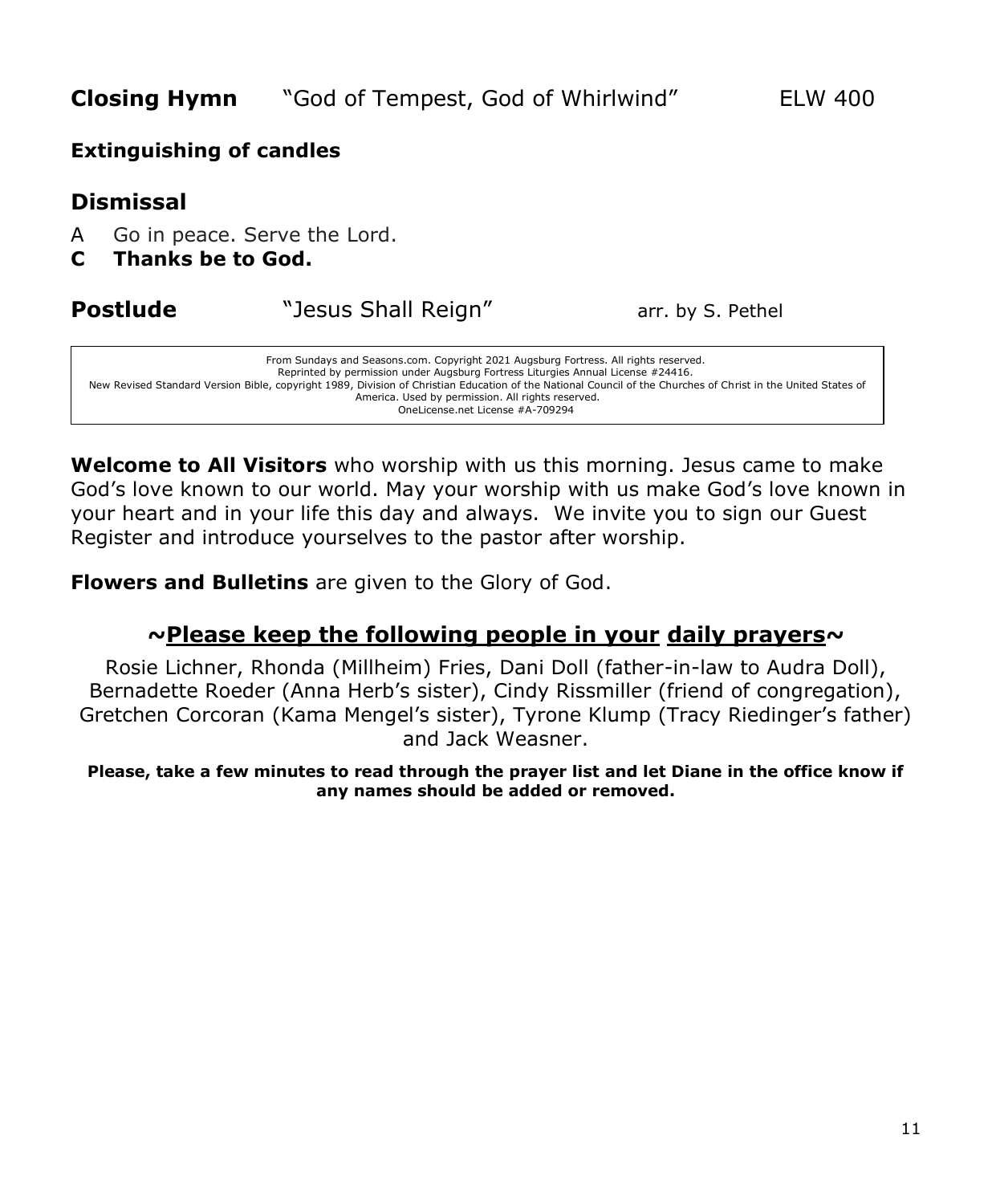#### **This Week at Hope**

**Today - 06/05 - Day of Pentecost Service of Holy Communion - 10:30 AM Donut Sunday / Property Committee 06/06 – Monday -** Al-A-Non group 11:00 AM - Social Hall **06/07 - Tuesday -** AA 8:00 PM Social Hall **06/08 – Wednesday- Choir Picnic – 6:00 PM 06/09 – Thursday -** AA 10:00 AM – Social Hall AA Tatamy Women's Group 6:30 PM **06/10 – Friday -** AA, Al-A-Non 7:30 PM **06/11 – Saturday - 06/12 – Sunday - The Holy Trinity First Sunday after Pentecost Outdoor Service & Picnic - 10:30 AM**

**Birthdays this week Anniversaries this week**

06/06 – Susan Smith N/A 06/07 – Bethany Warren 06/08 – Dale Kachline, Tina Krug, Ryan Woolley 06/11 – Anne McEntire, Shawn McEntire, Neill Werkheiser 06/12 – Cindy Vough

## **"***Hope -- An Anchor for the Soul"* **Hebrews 6:19**

#### **Experts of Grace**

Periodically a case of art forgery makes the news. Someone has created or tried to sell pieces of art that are purportedly the work of a well-known or an up-and-coming artist. The untrained viewer may see beauty in the piece and see the signature on the work and believe it to belong to the artist who is named.

These forgeries may also appear legitimate to an expert at first glance, but their training calls them to look more deeply at the work. They will examine methods, look for inconsistencies, and use various tools to assess the work's authenticity.

The disciples experience Jesus to be an unbelievably authentic teacher, healer, and miracle worker, but Jesus has made some bold claims about himself. They have just heard him say, "I am the way, and the truth, and the life" (John 14:6). They have questions. It is Philip who asks Jesus to show them the Father. Thomas has already asked how they can know the way to where Jesus is going.

In response to these questions, Jesus points them to his unity with the Father, but more so to his works. Just as the art expert looks deeply into the work on canvas, Jesus invites the disciples to go beyond his words and examine his works. He is training them to be experts at spotting God's grace operating all around them. They will have the Holy Spirit to assist along the way, but the world will neither see nor know the Spirit.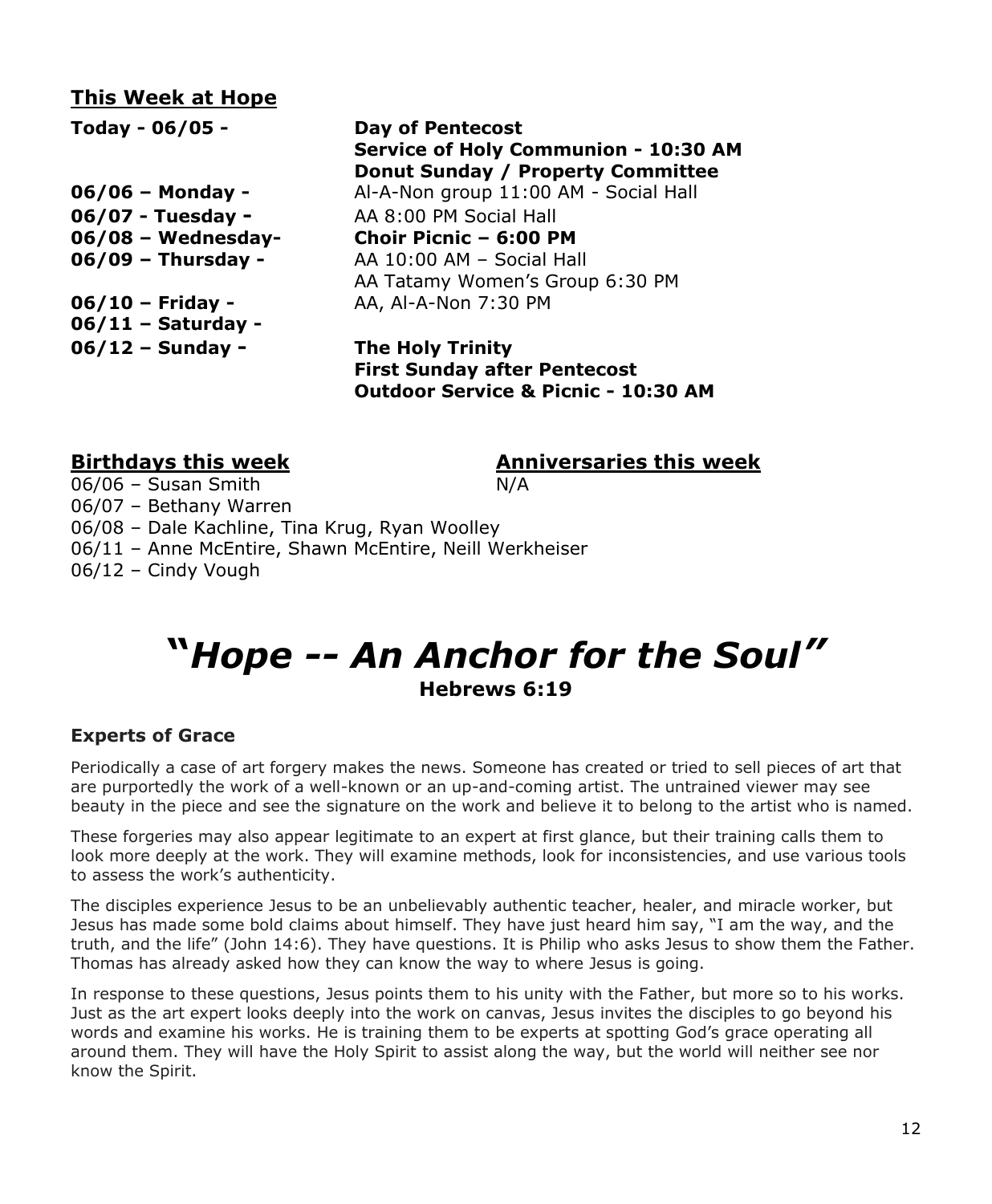In worship we gather around the waters of baptism, we hear God's word, and we share in the bread and wine. These experiences are part of our training to be experts of grace. At the end of worship, we are sent out with the power of the Holy Spirit to look for grace at work, to share our good works, and to glorify our Father in heaven.

## **ANNOUNCEMENTS**

- ➢ **Sunday, June 12th** we will be having our **Outdoor Worship Service at 10:30 a.m. in the pavilion followed by a picnic**. Hamburgers and Hot dogs, as well as sodas, water and paper products will be provided. Please bring a covered dish and/or dessert to share. Sign-up sheet is on the bulletin board.
- ➢ **Tuesday, June 14th**, **WELCA** will be having their last meeting / picnic at 12:00 noon in the Pavilion. Please bring a small, covered dish to share and two "useful" bingo prizes. Please sign-up on the bulletin board and list what dish you will be bringing. Turkey and beef BBQ, rolls and drinks will be provided.
- ➢ **Starting on Sunday, June 19th Summer Worship Services will be held at 9:30 a.m. and all services will be held outdoors in the Pavilion, weather permitting**. Also, on Sunday, June 19th **, the Smith Sister's** will be performing their beautiful music.
- ➢ **The Nazareth Area Food Bank** has begun taking food donations again. In May the food bank will need baked beans, tuna, hamburger helper, mac & cheese, and pasta. Please place food in the box in the Narthex.
- ➢ We need volunteers to sign up for **Safe Harbor in Easton** pick up food donations at Wegman's on the first Saturday of each month and deliver to Safe Harbor. Sign-up sheet is on the bulletin board – for more information, see Bill Kiefer.
- ➢ A "**Congregational Challenge**" The Evangelism Committee has come up with a challenge for every church member – ask a non-member friend, family member, or a neighbor to come to church with you. Each member who brings a (non-member) visitor, will be eligible to a quarterly drawing in our "**Each One – Reach One**". Place your name and the visitor's name in the fishbowl located on the table in the Narthex. Prizes will be gift certificates for Giant Food Store. Each One – Reach One slips are located by the fishbowl. For more information, see Brenda Knowles.
- $\triangleright$  Saturday, June 18<sup>th</sup> at 12:00 noon, St. John's WELCA will be having a Potluck "picnic" held in their Fellowship Hall. Please bring a dish to share and an inexpensive, wrapped, "white elephant" item. All women of the church are invited. For more information, see Karen Woolley.